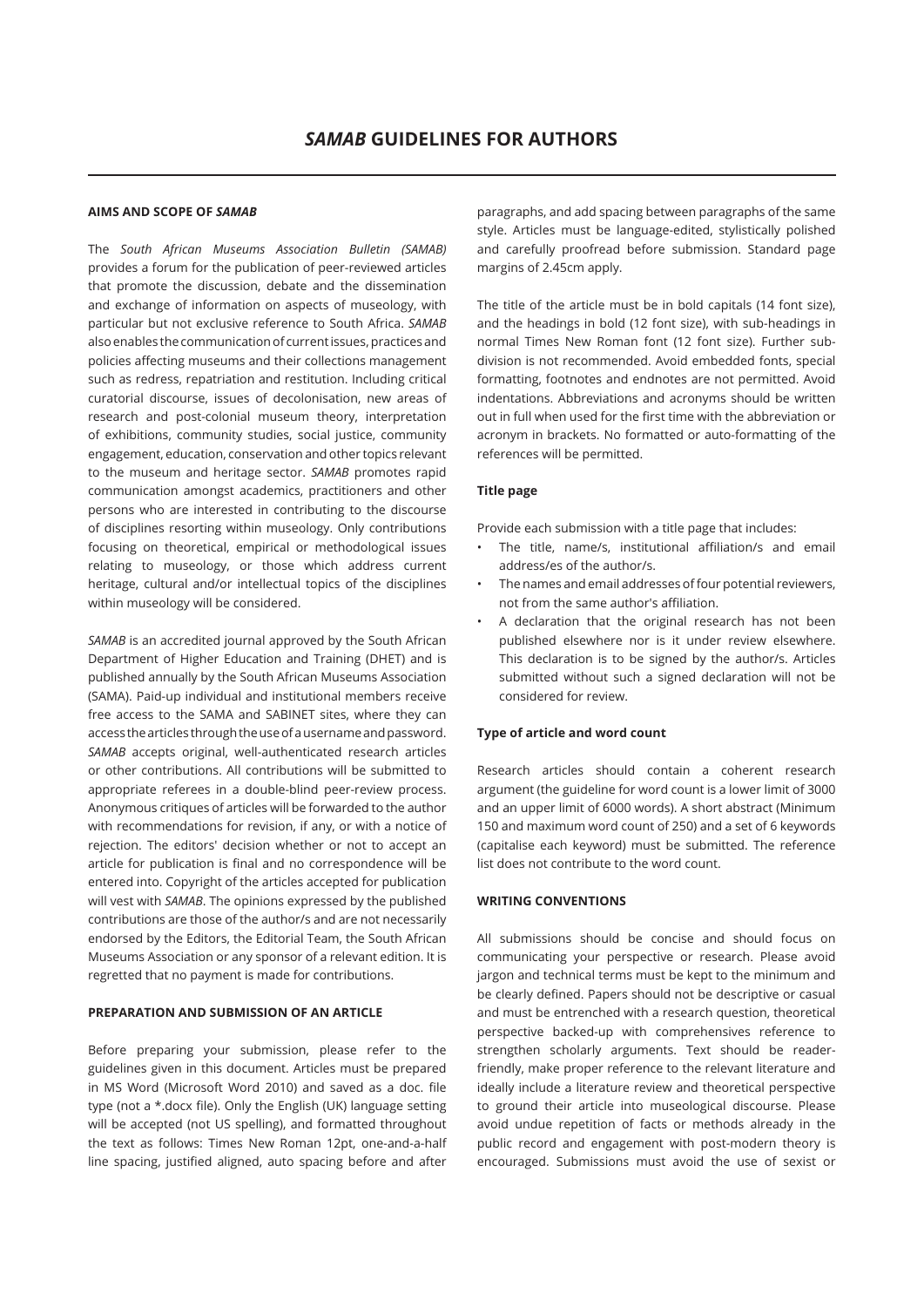other derogatory languages. Such inclusions will only be entertained IF they form part of the rationale of the article. It is of the utmost importance that authors acknowledge all their sources in the discussion. Plagiarism is viewed as a serious infringement within the research and academic community.

Spacing and punctuation: there should be one space (not two) between sentences; one space before unit terms (e.g. 5 kg, 5 g, 5 cm, 5 km, 5 days); no space before % or ° (e.g. 5%, 23°C, 26°10′S). When used in a sentence format, per cent is to be spelt out and when used in brackets the symbol may be used (5%). Do not use page breaks. Please do not use the Word function that creates embedded footnotes or automatically formatted footnotes or auto-format of references as this inhibits the final formatting process.

Dates, italics, bold: dates are written in the following style: 13 July 2009. Book and journal titles, as well as words within the text that are not English, must be italicised (e.g. *malapa*.). Bold is used for emphasis. Use capital letters for titles (the Secretary-General) or institutions (the Organisation of African Unity). Please do not use capital letters in the references. The term 'Indigenous' is to be capitalise henceforth.

Inverted commas: double inverted commas are used for all direct citations. Direct quotations or block quotes of longer than 40 words must be indented on both sides by 0.5cm. In such instances, no quotations marks are required. Direct citations must be referenced with a page number thus, (Brown 1999:45).

Single inverted commas are employed when a word is used in a specific manner that may be different to its standard dictionary definition and/or in a manner not accepted by the author, for example, "In San folklore 'traditional hunting' refers only to…" or "The Apartheid government's conception of 'black' prehistory was…" When quoting text and only a portion of the original text is used, the author must make use of an elipses. The version "... which they called for" was not accepted (Black 2021:35).

## **REFERENCES**

All references and citations are listed alphabetically and should not be capitalised throughout at the end of the manuscript. Please follow the author-date style using the APA System. Please do not make use of the automated referencing system available on most computers. See the reference guide provided for further examples.

# **BOOKS WITH/WITHOUT EDITIONS**

- Arndt, H. 2010. *A study of heritage in Southern Africa.* Heidelberg: Ravan.
- Arndt, H., Jukes, K.L. & Baloyi, K. 2010. *A revised study of heritage in Southern Africa.* (2<sup>nd</sup> edn). Heidelberg: Ravan.
- Babbie, E. 1990. *Survey research methods*. (2nd edn). Belmont, CA: Wadsworth.
- Baloyi, Y., Klein, H.L. & Khumalo, T. 2014. *Museum basics revisited.* (3rd edn). Cape Town: Palgrave.
- Ingold, T. 2007. *Lines: a brief history*. London: Routledge.
- Wood, E. & Latham, K.F. 2013. *Objects of experience: transforming visitor-object encounters in museums.* Walnut Creek: Left Coast Press.

# **CONTRIBUTION IN A COLLECTION (WITH OR WITHOUT AN EDITOR)**

It is very important that when referencing an author in a contribution with an editor, the author is entered as the reference and not the editor.

- Gallinetti, J., Muntingh, L. & Skelton, A. 2004. Child justice concepts (Pp. 24-38). In J. Sloth- Nielsen (Ed.). *Child justice in Africa: A guide to good practice*. Cape Town: Community Law Centre.
- Inskeep, R.R. 1967. The Later Stone Age (Pp. 557-582). In W.W. Bishop & J.D. Clark (Eds.). *Background to evolution in Africa*. Chicago: Chicago University Press.
- Strydom, H. & Venter, L. 2011. Sampling and sampling methods (Pp. 56-67). In A.S. de Vos, H. Strydom, C.B. Fouché & C.S.L. Delport (Eds.). *Research at grassroots: For the social sciences*  and human service professions. (5<sup>th</sup> edn). Pretoria: Van Schaik.
- Strydom, H. (Ed.). 2011. *Provenience and the elite.* Pretoria: Van Schaik.
- Strydom, H. & Shell, J. (Eds.). 2013. *Provenience and the elite*. (2nd edn). Pretoria: Van Schaik.

#### **LEGISLATION AND/OR POLICIES**

DAC 2015 see Department of Arts and Culture 2015.

- Department of Arts and Culture. 2015. Proposed draft national policy on repatriation and restitution of human remains and heritage objects. http://www.archivalplatform.org/ images/resources/Draft\_National\_Museum\_Policy\_ Framework\_version\_1\_3\_accepted.pdf. (accessed on: 1 June 2020).
- ICOM. 2020. Development of the museum definition according to ICOM statutes (2007-1946). Available at: http://archives. icom.museum/hist\_def\_eng.html (accessed on: 21 January 2020).
- South Africa. 1957. *Population Registration Act No. 30 of 1957*. Pretoria. Government Printer.

# **JOURNALS (with and without Digital Object Identifiers [doi])**

Alberts, C. & Meyer, J.C. 1998. The relationship between Marcia's ego identity status and selected variables in an African context. *International Journal for the Advancement of Counselling*, 20(4): 277-288.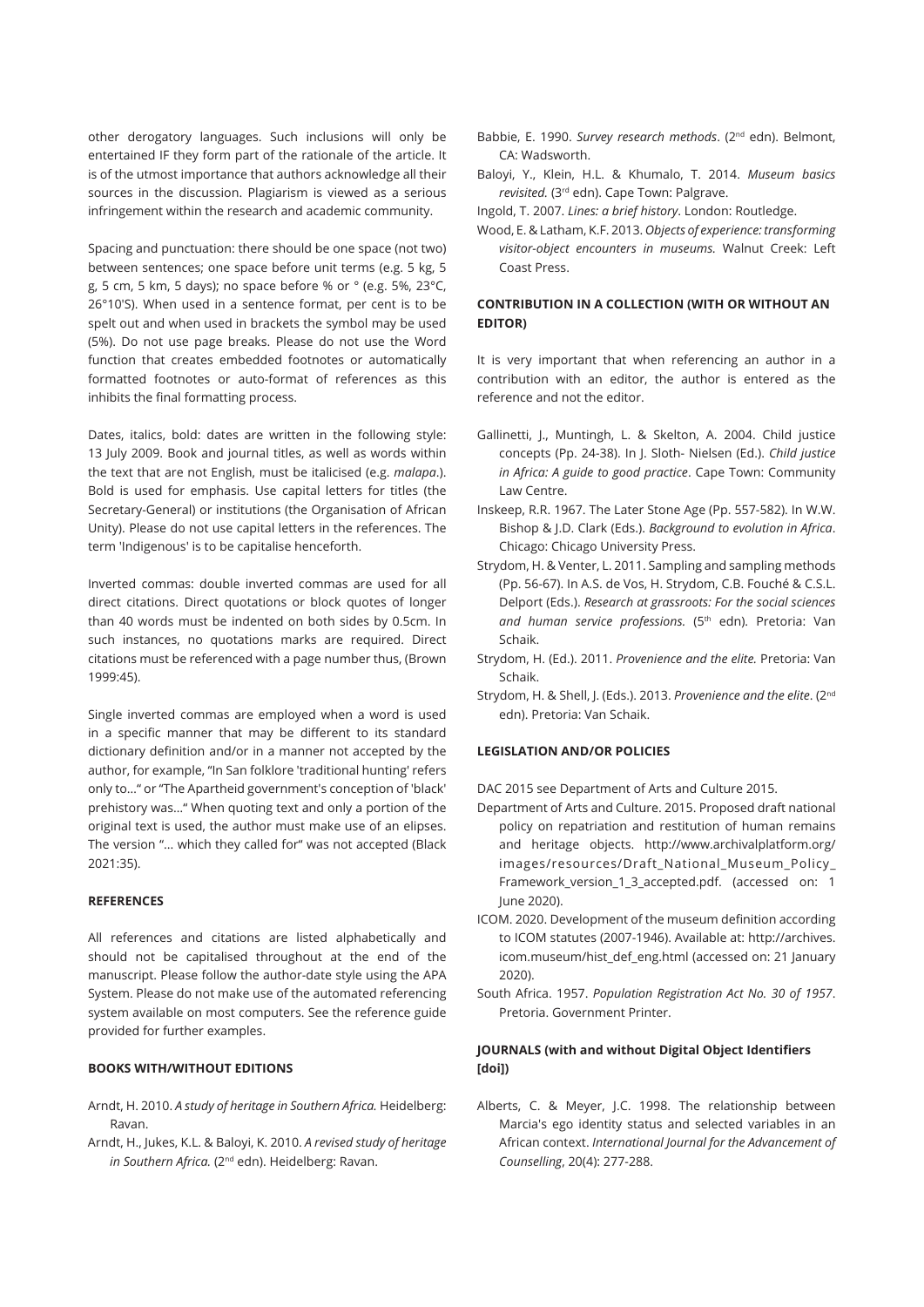Ammaniti, M., Van Ijzendoorn, M.H., Speranza, A.M. & Tambelli, R. 2000. Internal working models of attachment during late childhood: An exploration of stability and change. *Attachment and Human Development,* 2(3): 328-346. doi:10 10888/0004-6256/136/6/312.

# **ONLINE/ WEB-BASED SOURCE**

African Charter on the Culture. 2014. Available at:

- http://www.umn.edu/humanarts/africa/culture.htm (accessed on: 14 January 2019).
- Mashaba, S. 2008. Priceless artworks stolen. *Sowetan*, 23 June: 5. Available at:
- http://www.sowetan.co.za/PrintArticle.aspx?ID=1147429 (accessed on: 25 January 2019).
- Spence, C. 2016. Museum curator reports leaking roof. *The Star.* 24 June. Available at:

http://www.ionline/new/The Star/1078/9ed/26-07-2016/ Museum\_curator\_reports\_leaking\_roof (accessed on: 26 July 2019).

#### **PERSONAL COMMUNICATION/INTERVIEWS**

- Khumalo, R. 2020a. Curator at Neo Classic museum, Pretoria. Personal communication/interview, 25 June 2020.
- Khumalo, R. 2020b. Curator at Neo Classic museum, Pretoria. Personal communication/interview, 28 August 2020.
- References to the first interview will thus read as Khumalo (2020a) and to the second interview as Khumalo (2020b).

## **POSTGRADUATE RESEARCH DISSERTATIONS AND THESES**

Maluleke, K. 2014. *The influence of tribalism on the interpretation of culture and heritage in Southern Africa.* Unpublished MEd dissertation, Cape Peninsula University of Technology, Cape Town.

#### **PRINT MEDIA**

- Anon. 2005. Worry over training of police units. *Eastern Province Herald,* 26 August: 3.
- Spence, C. 2016. Museum curator reports leaking roof. *The Star*. 24 June: 7.

#### **SOCIAL MEDIA**

## **a. Facebook**

uMsunduzi and Ncome Museums. 2019. 26 June. Available at: https://www.facebook.com/245832682108546/photos/a. 250062858352195/3037260229632430/?type=3&theater (accessed on: 02 October 2020).

#### **b. Twitter**

Fry, S. 2020. 15 December. Available at: https://twitter.com/ stephanyfry (accessed on: 16 December 2020).

#### **c Blog**

Robinson, N. 2020. Carter direct, Neil Robinson's museum blog, 4 November. Available at: https://www.bbc.co.za/ blogs/neilrobinson/ (accessed on: 8 December 2020).

#### **BOOKS AND JOURNAL TITLES IN TEXT**

Book and journal titles that have been published should be written in full, in title case and placed in italics. References and citations in the text should be thus, 'Brown (1997:12) stated that….' or 'It has been demonstrated (Brown 1997; Green 2005; Jones 2000, 2004, 2009; Smith 1998; Wright 2008) that…'. Multiple authors are mentioned first time as Baloyi, Khumar, Jensen and Max 2015 or (Baloyi, Kumar, Jensen & Max 2015), and thereafter, as Baloyi et al. (2015) or (Baloyi et al. 2015). Personal communications/interviews should be incorporated in the text thus, (Brown 2007). The reference list will reflect this as personal communication/interview. Brown, B. 2007. Curator, Hluhluwe museum, Hluhluwe. Personal interview, 25 January.

#### **THE REVIEW AND EDITORIAL PROCESS**

*SAMAB* makes use of a double-blind peer-review system, where both the referees and the author remain anonymous throughout the process. Submissions are screened by the Editor and the sub-Editor. The initial screening is to determine whether the article falls within the stated vision (scope) of the journal; whether the contribution is sufficiently original; and whether the article is without serious conceptual and/ or methodological errors/flaws. Finally, the editors consider the quality of the writing. Only those submissions which the editors deem suitable for peer review will be sent to two expert reviewers for input.

Referees are afforded 3 weeks for review. Authors will receive communication to this effect. Articles submitted for peer review are not necessarily accepted for publication. This step indicates a provisional acceptance, provided changes/ alterations as suggested by the peer reviewers have been made to the satisfaction of the Editor.

Authors will receive their submission containing either one consolidated review report or the two separate reports from the reviewers. The required amendments are to be made and returned to the Editor within 4 weeks to avoid delays in publication. The editors reserve the right to make alterations (even substantial alterations) to the text to comply with current standards of language usage and journal conventions. Manuscripts are normally published in the order in which they are accepted and finalised or alphabetically. Concerning the submissions, peer reviewers are asked, broadly, the following questions (reviewers' quantitative and qualitative checklists have been prepared):